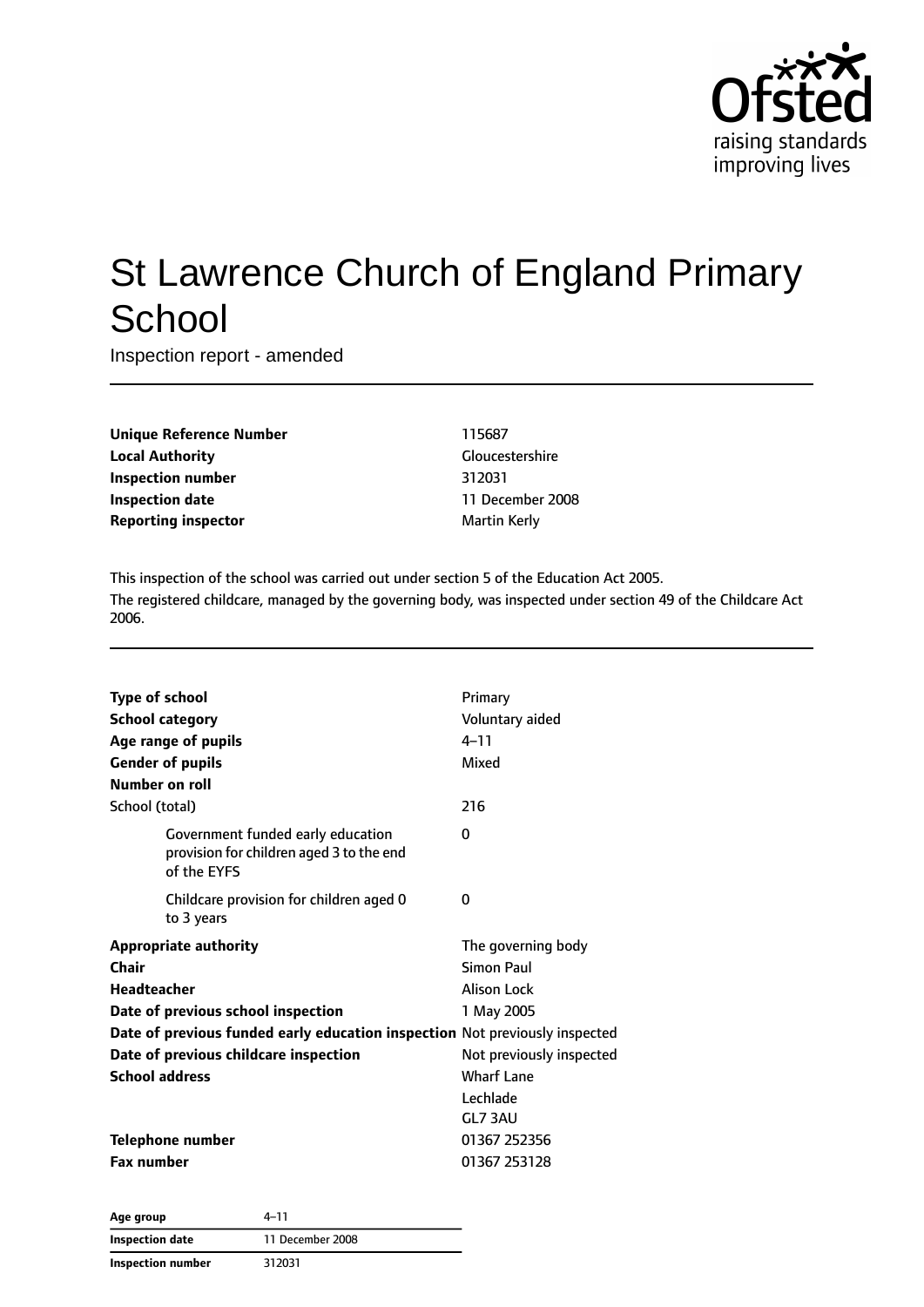### **Amended Report Addendum**

Report amended due to administration error

© Crown copyright 2008

Website: www.ofsted.gov.uk

This document may be reproduced in whole or in part for non-commercial educational purposes, provided that the information quoted is reproduced without adaptation and the source and date of publication are stated.

Further copies of this report are obtainable from the school. Under the Education Act 2005, the school must provide a copy of this report free of charge to certain categories of people. A charge not exceeding the full cost of reproduction may be made for any other copies supplied.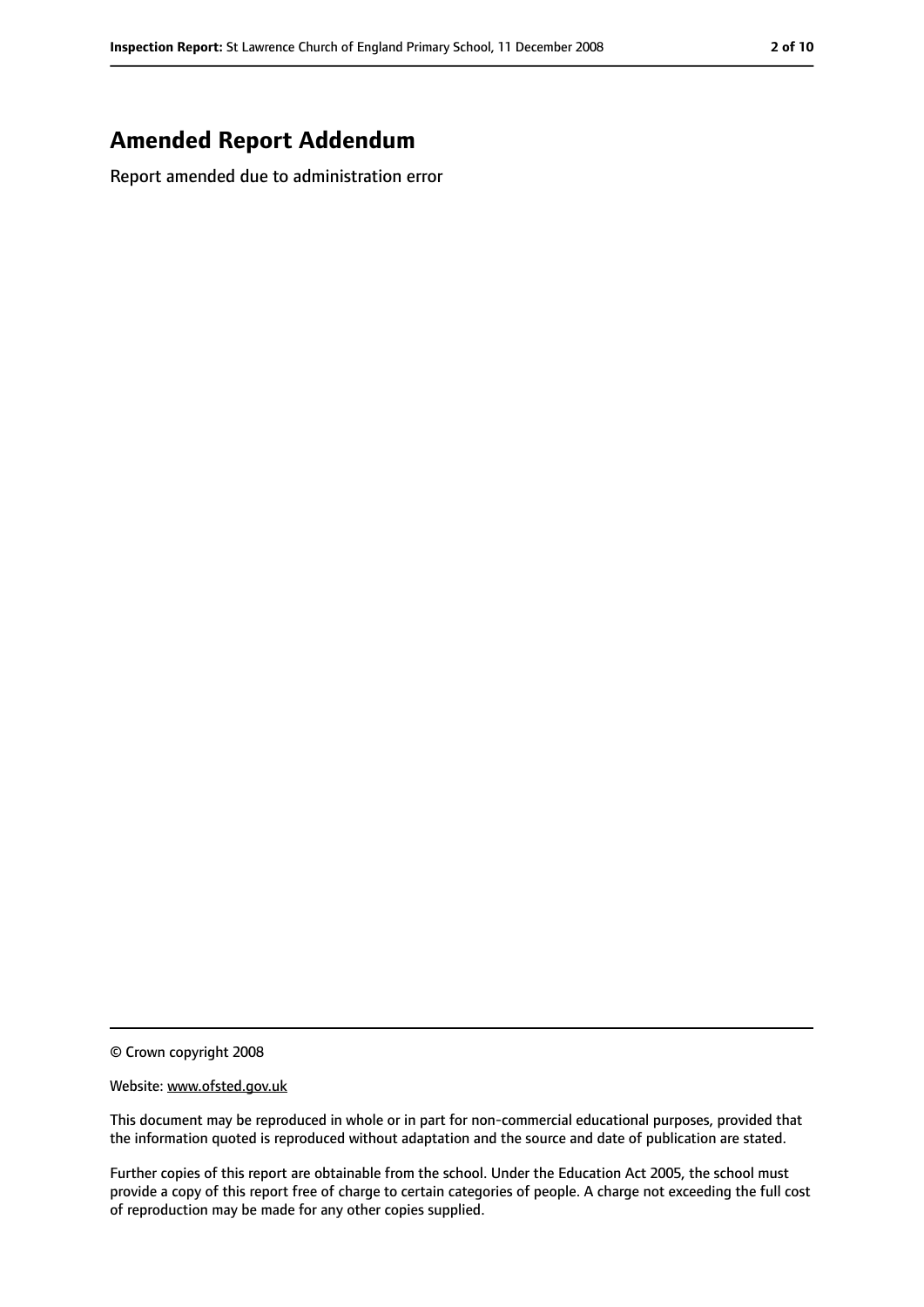# **Introduction**

The inspection was carried out by two Additional Inspectors who evaluated the overall effectiveness of the school and investigated the following issues:

the attainment of children on entry, provision in the Early Years Foundation Stage (EYFS) and overall progress

the use of assessment information when planning pupils' work and providing them with guidance about their next steps in learning

the use of systematic processes to check the school's performance and identify clear priorities for further development.

Evidence was gathered from observations around the school, discussions with pupils, staff and the chair of governors, and analyses of the school's working documents and the questionnaires completed by parents. Other aspects of the school's work were not inspected in detail, but the inspectors found no evidence to suggest that the school's own assessments, as given in its self-evaluation, were not justified, and these have been included where appropriate in this report.

### **Description of the school**

The school is of average size. The pupils come from the town of Lechlade and the surrounding rural area. The very large majority are White British and almost all speak English as their first language. The proportions of pupils with learning difficulties and/or disabilities or with a statement of special educational needs are broadly average. These include specific learning and physical difficulties. A breakfast club, managed by the governing body, operates in the school dining room.

### **Key for inspection grades**

| Grade 1 | Outstanding  |
|---------|--------------|
| Grade 2 | Good         |
| Grade 3 | Satisfactory |
| Grade 4 | Inadequate   |
|         |              |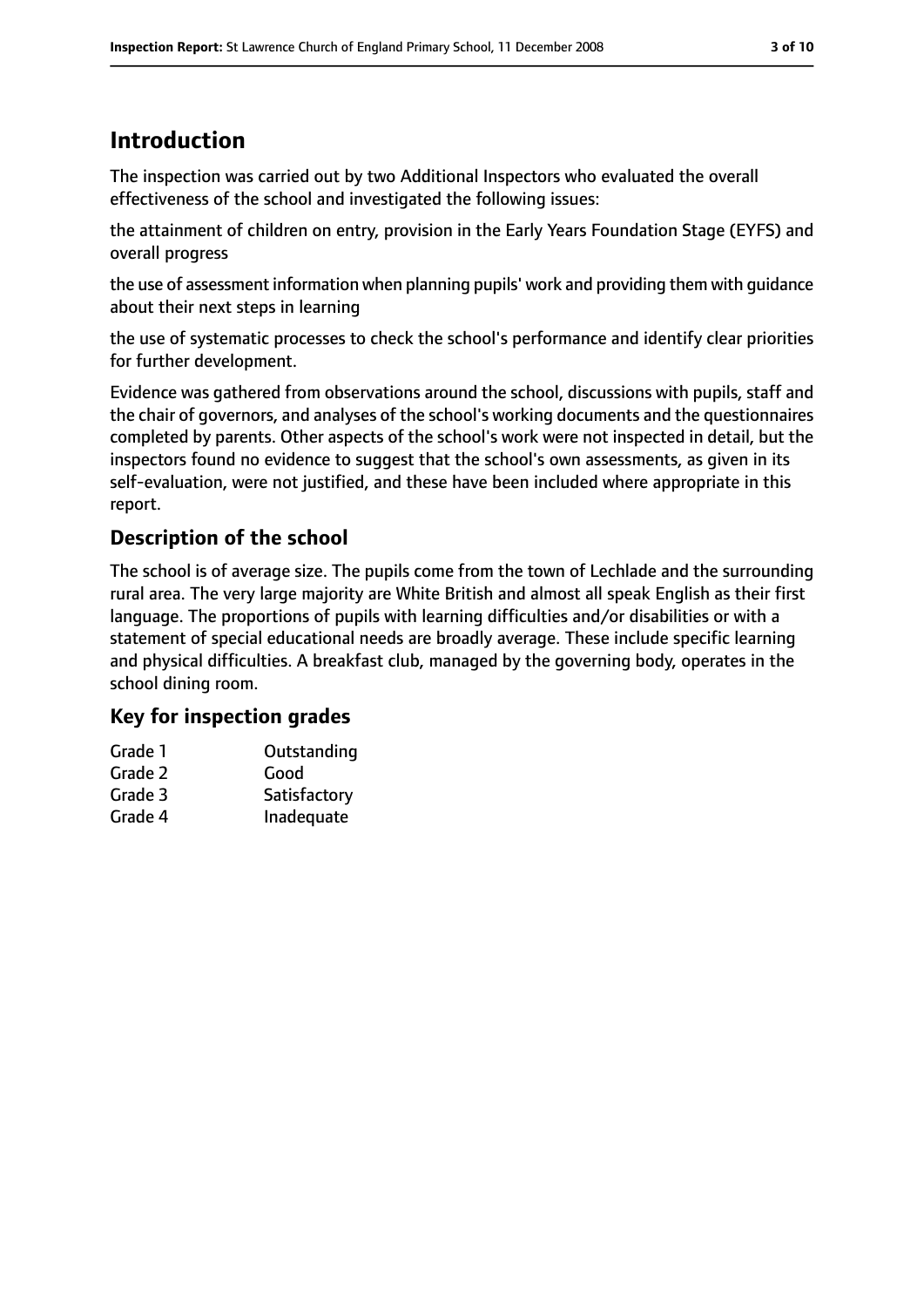### **Overall effectiveness of the school**

#### **Grade: 2**

This is a good school. It serves its community well and has several outstanding features. The pupils' personal development and well-being are outstanding and are central to the school's aims and philosophy. The headteacher provides very clear leadership and direction for the work of the school, with a clear commitment to promoting academic achievement and personal development. Parents appreciate the school's qualities, with almost unanimous approval for all aspects of its work in the inspectors' survey. Recurring themes in comments received from parents include, 'We are very lucky to have this school right on our doorstep', 'St Lawrence is a very happy school with a strong sense of community' and 'a well led and motivated staff team who get the best from the pupils'. The school has an accurate view of its performance. It has maintained its previous strengths whilst addressing effectively those areas in need of improvement that were identified at the previous inspection. It is well placed to improve further.

The pupils' spiritual, moral, social and cultural development is excellent, as is their behaviour. Pupils reflect exceptionally sensitively on values in assembly and, very unusually, carry this over to conversations at breaktimes. Attendance is rising and is above average. Pupils love school and talk about it very enthusiastically. They show exceptionally positive attitudes towards one another. They are very keen to help those near and far away who are less advantaged than themselves. They thrive on the many opportunities to take responsibility and to contribute to the school and wider community. For example, they initiate and run clubs and charity events, participate in local events such as 'Lighting up Lechlade' and manage the school council listening box. They have a good understanding of how to keep safe and a very keen awareness of the importance of healthy lifestyles. The school has Healthy School and Activemark awards in recognition of its good work in these aspects.

The attainment of children on entry to the EYFS is a little above that expected for their age. The good progress begun there is maintained throughout the school. All pupils achieve well and standards are above average. Pupils in Years 2 and 6 are on track to achieve their challenging targets. The outcomes of national tests and assessments are consistently above, and frequently well above the national averages for reading, writing, mathematics and science. This, together with their excellent personal development, successfully ensures that pupils are well prepared for the next stage of their education and for adult life.

The school has comprehensive systems for assessing and tracking pupils' progress. This involves leaders and class teachers who use the information well to decide where changes or additional help are needed. Pupils with learning difficulties and/or disabilities respond positively to the early identification of their needs. Very carefully managed additional support is often carried out by the well trained teaching assistants. This help, along with a carefully adapted curriculum, enables them to make good progress, with many catching up to age-related expectations by the time they leave.

The school promotes and celebrates the achievements of gifted and talented pupils, with special events and activities, and it is increasingly adapting the day to day curriculum in response to these pupils' particular needs. The good curriculum makes exceptionally good use of the local environment to extend pupils' learning. This and the strong links between subjects help pupils see the relevance of activities. The school promotes community cohesion well. It recently gained the International School award in recognition of imaginative work to strengthen pupils' awareness of the global community. There is an exceptionally high quality range of enriching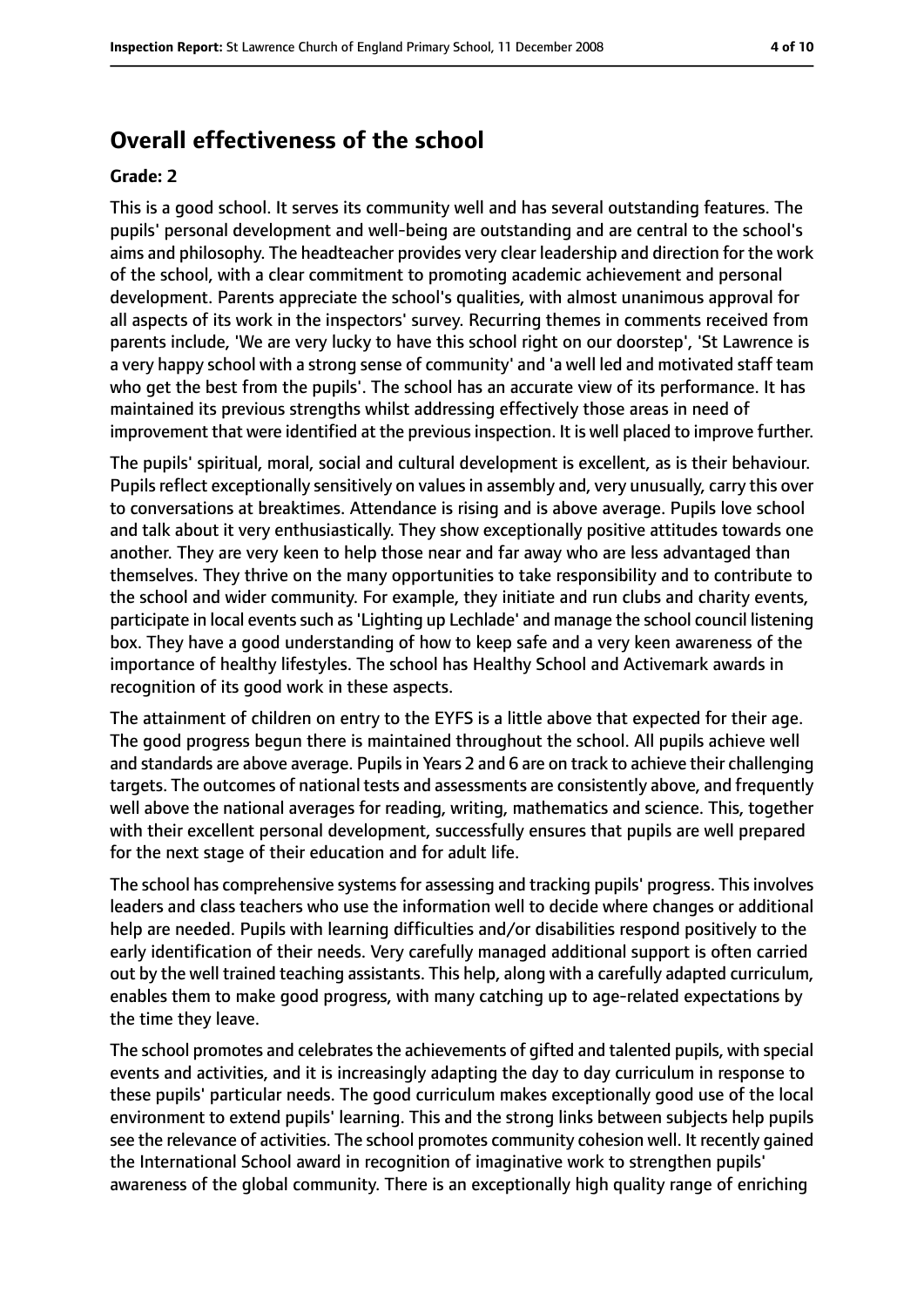experiences, such as the visit to the House of Commons every two years, frequent local visits, for example to Kelmscott Manor, and many opportunities to perform in drama and musical productions. All of these motivate and inspire the pupils.

Teaching and learning are good. Teachers have good knowledge of the subjects they teach. They, and their assistants, have very good relationships with pupils, and the positive learning atmosphere in all classes is helped by the pupils' curiosity and mature attitudes. Teachers plan interesting activities, usually well matched to the pupils' different needs, often enabling skills from one subject to be developed in another, for example during the work on ancient Egypt. Within the good care, guidance and support for pupils, the care element is outstanding. The school works exceptionally well, often with parents and external professionals, to help those pupils who are more vulnerable because they have complex problems or statements of special educational needs. However, the highly developed opportunities for pupils to take responsibility within their personal development are not matched in their more academic work. Teachers mark pupils' work regularly and often give helpful oral feedback. They also set short-term targets, for example about improving punctuation, but pupils say they do not feel fully involved in this process. Teachers do not involve the pupils sufficiently when identifying new targets and next steps in learning. Nor do they always consider the different ways individual pupils might prefer to tackle them, or encourage greater development of independent learning skills.

There are many strengths within the good leadership and management. The experienced and committed headteacher is highly respected by pupils, staff, governors and parents. She is continually striving to improve the provision for pupils, to ensure all are equally valued, and to enable staff to become involved in leading new initiatives, for example through the newly formed development teams. This is recognised by the Investors in People award. Together with other leaders, the headteacher carries out comprehensive checks on the school's work and makes good use of the information gained when planning improvements. However, action plans, including the school development plan, do not always show clearly the intended impact of any changes or how they will be measured. This makes it more difficult to monitor progress towards them or to judge how successful they have been when considering future actions. Governors fulfil their roles well and have good mechanisms for staying informed about the school and holding it to account. Procedures designed to safeguard pupils are carried out rigorously, with regular staff training keeping all staff up to date.

### **Effectiveness of the Early Years Foundation Stage**

#### **Grade: 2**

The attainment of children on entry is more varied than often found but is generally a little above that expected for their age, especially in personal and social development. Children's welfare, and their physical, social and emotional needs, are catered for effectively. Children respond positively to the sensitive induction programme and quickly settle into the class and school family atmosphere. This is valued by the parents, one of whom, reflecting several comments received, wrote, 'We have been very impressed with how well our son has settled in.' Another wrote of the 'great introductory programme'. Children make good progress and by the end of the EYFS attain standards above average in most areas of learning.

Children behave well and learn to become independent, for example keenly helping to design the role-play areas. The good teaching and learning is characterised by the well planned range of experiences and activities developed in response to careful observations and assessments by the teacher and assistant. Children listen carefully and act on instructions, and also readily play and learn independently with the good range of apparatus. There have been recent and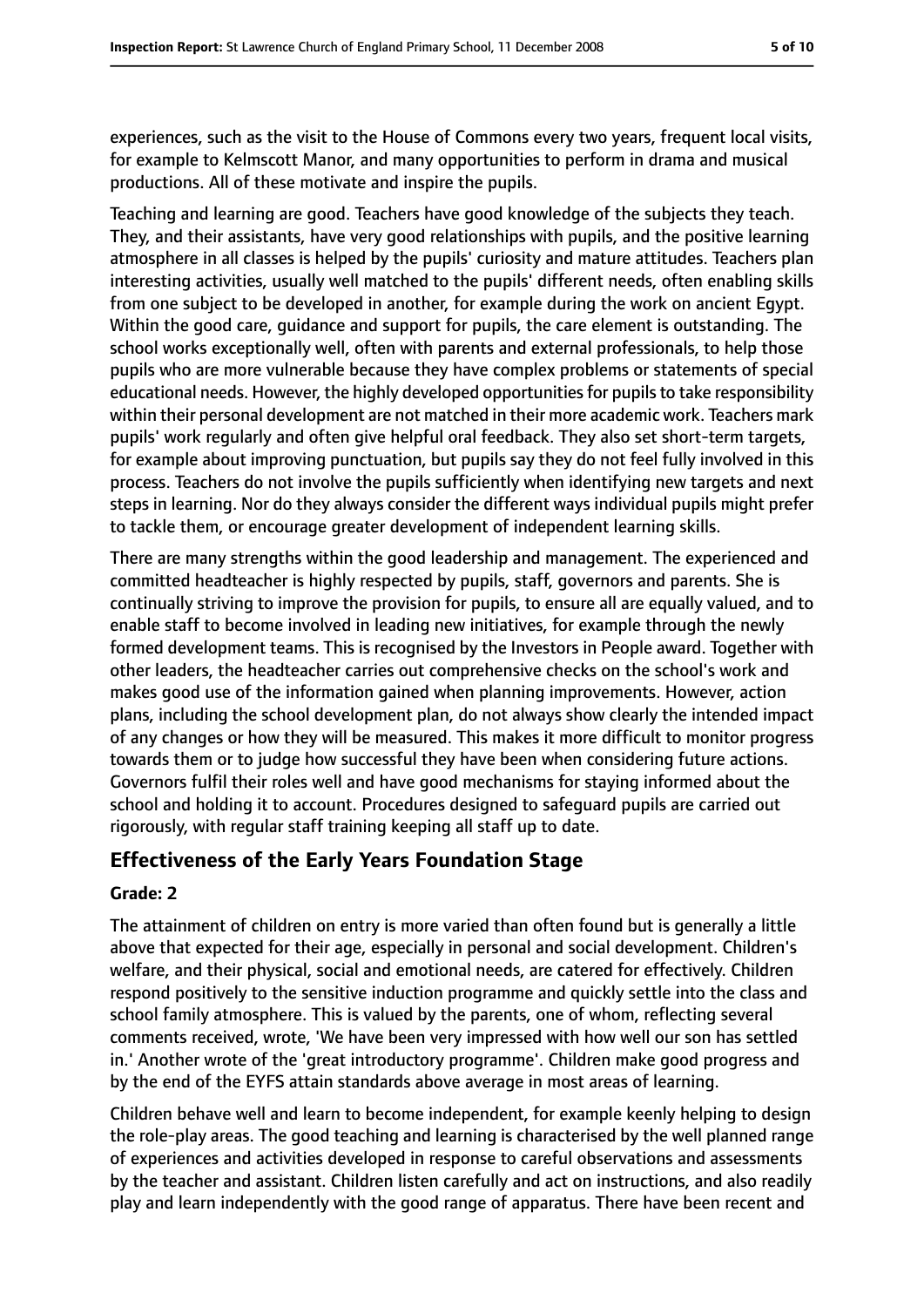significant improvements in the outdoor provision, with a large all-weather covered area and further secure areas with a range of equipment. However, the new outdoor facilities are not routinely contributing fully to all six areas of learning. Leadership is good with a strong focus on achievement and personal development. Adults work well together and are clear about the aims and vision within the EYFS and across the school.

### **What the school should do to improve further**

- Strengthen pupils' independent learning skills and involve them more in thinking about how they learn, what they need to do to improve, and what their targets might be.
- Ensure that all action plans, including the development plan, identify what impact the priorities are intended to have, in terms of improved provision and achievement of pupils, so that progress towards them can be more easily measured.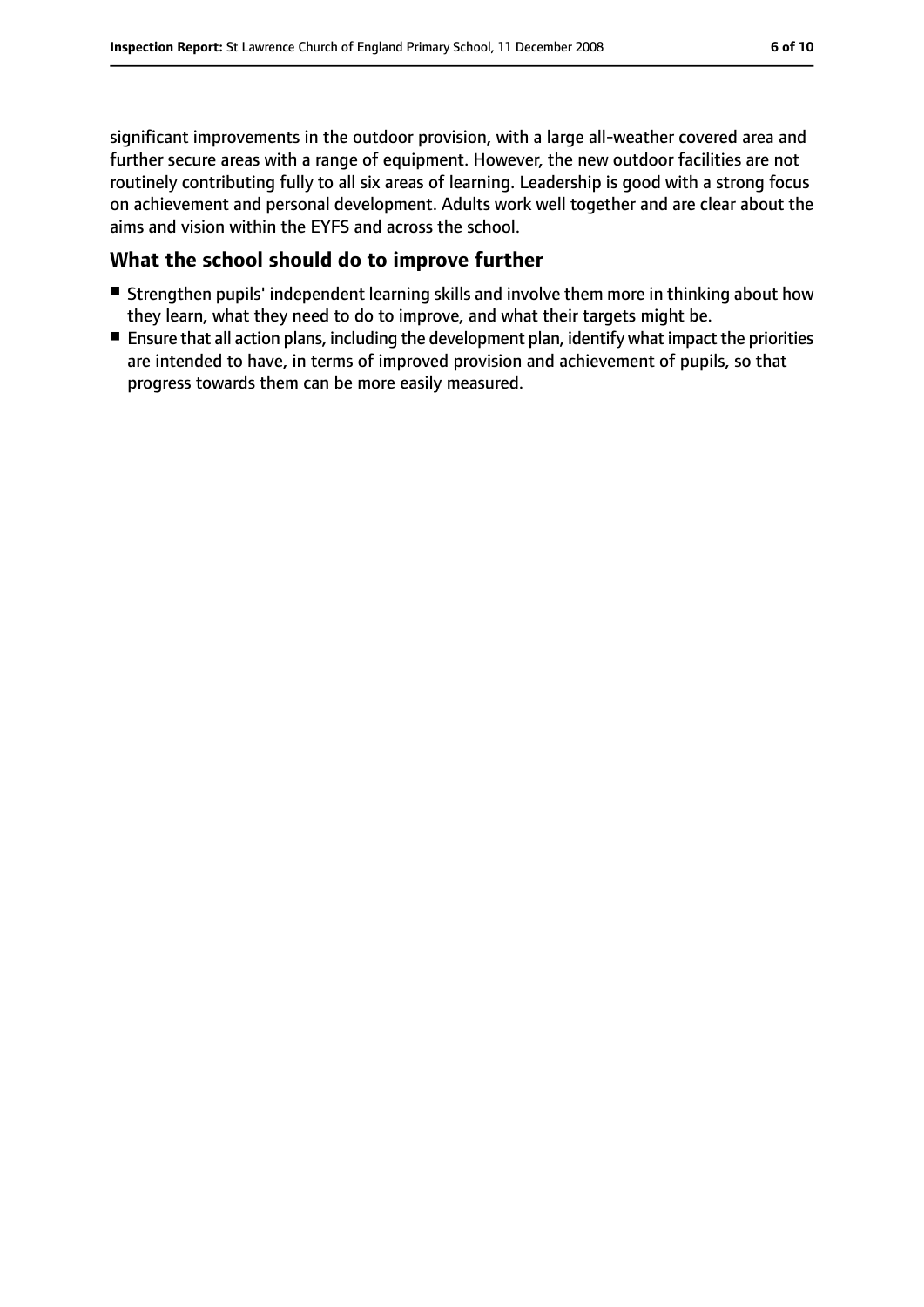**Any complaints about the inspection or the report should be made following the procedures set out in the guidance 'Complaints about school inspection', which is available from Ofsted's website: www.ofsted.gov.uk.**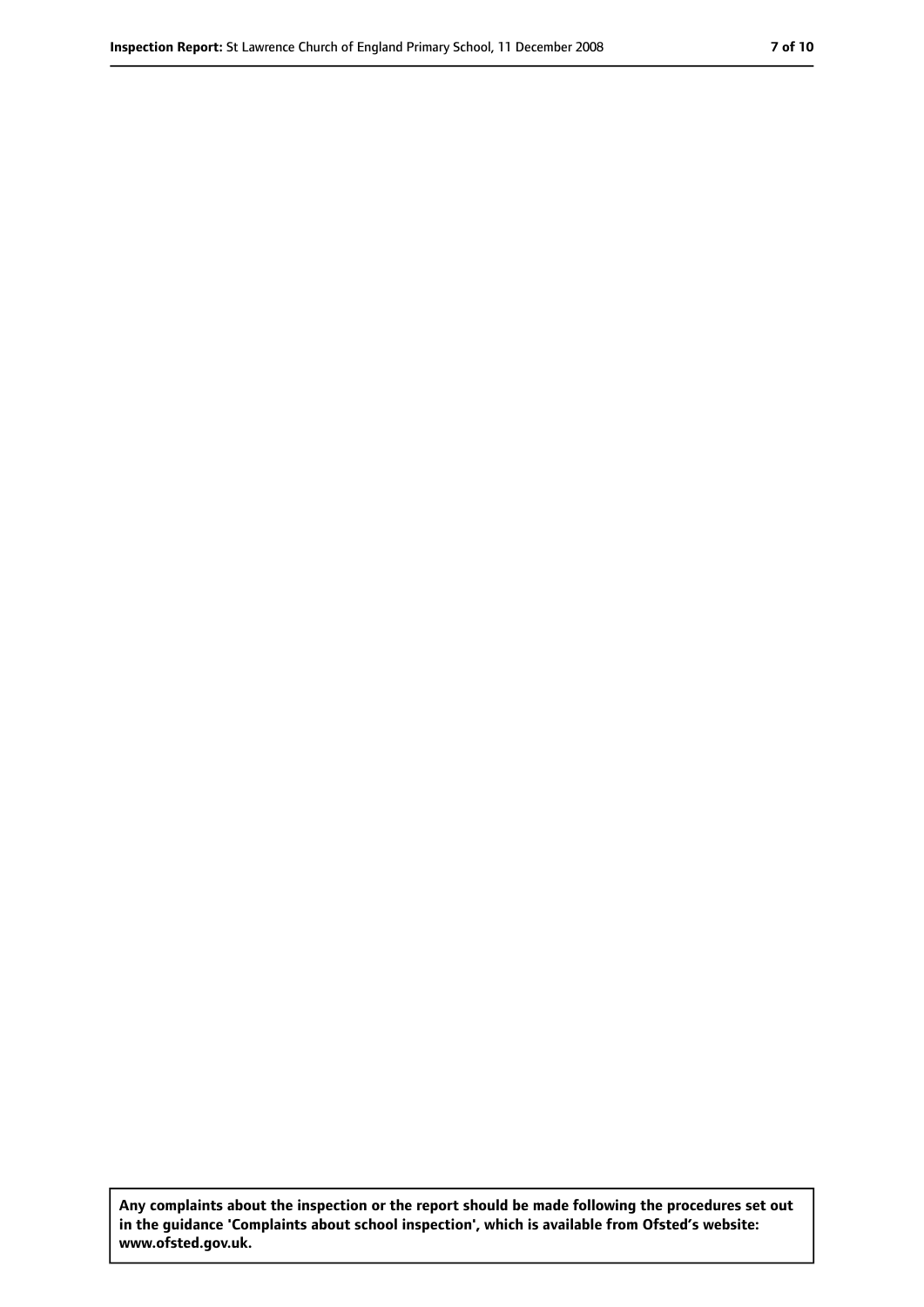# **Inspection judgements**

| Key to judgements: grade 1 is outstanding, grade 2 good, grade 3 satisfactory, and | <b>School</b>  |
|------------------------------------------------------------------------------------|----------------|
| arade 4 inadequate                                                                 | <b>Overall</b> |

### **Overall effectiveness**

| How effective, efficient and inclusive is the provision of<br>education, integrated care and any extended services in meeting the<br>needs of learners? |     |
|---------------------------------------------------------------------------------------------------------------------------------------------------------|-----|
| Effective steps have been taken to promote improvement since the last<br>inspection                                                                     | Yes |
| How well does the school work in partnership with others to promote learners'<br>well being?                                                            |     |
| The capacity to make any necessary improvements                                                                                                         |     |

### **Effectiveness of the Early Years Foundation Stage**

| How effective is the provision in meeting the needs of children in the<br>EYFS?              |  |
|----------------------------------------------------------------------------------------------|--|
| How well do children in the EYFS achieve?                                                    |  |
| How good are the overall personal development and well-being of the children<br>in the EYFS? |  |
| How effectively are children in the EYFS helped to learn and develop?                        |  |
| How effectively is the welfare of children in the EYFS promoted?                             |  |
| How effectively is provision in the EYFS led and managed?                                    |  |

### **Achievement and standards**

| How well do learners achieve?                                                                               |  |
|-------------------------------------------------------------------------------------------------------------|--|
| The standards <sup>1</sup> reached by learners                                                              |  |
| How well learners make progress, taking account of any significant variations<br>between groups of learners |  |
| How well learners with learning difficulties and/or disabilities make progress                              |  |

<sup>&</sup>lt;sup>1</sup>Grade 1 - Exceptionally and consistently high; Grade 2 - Generally above average with none significantly below average; Grade 3 - Broadly average to below average; Grade 4 - Exceptionally low.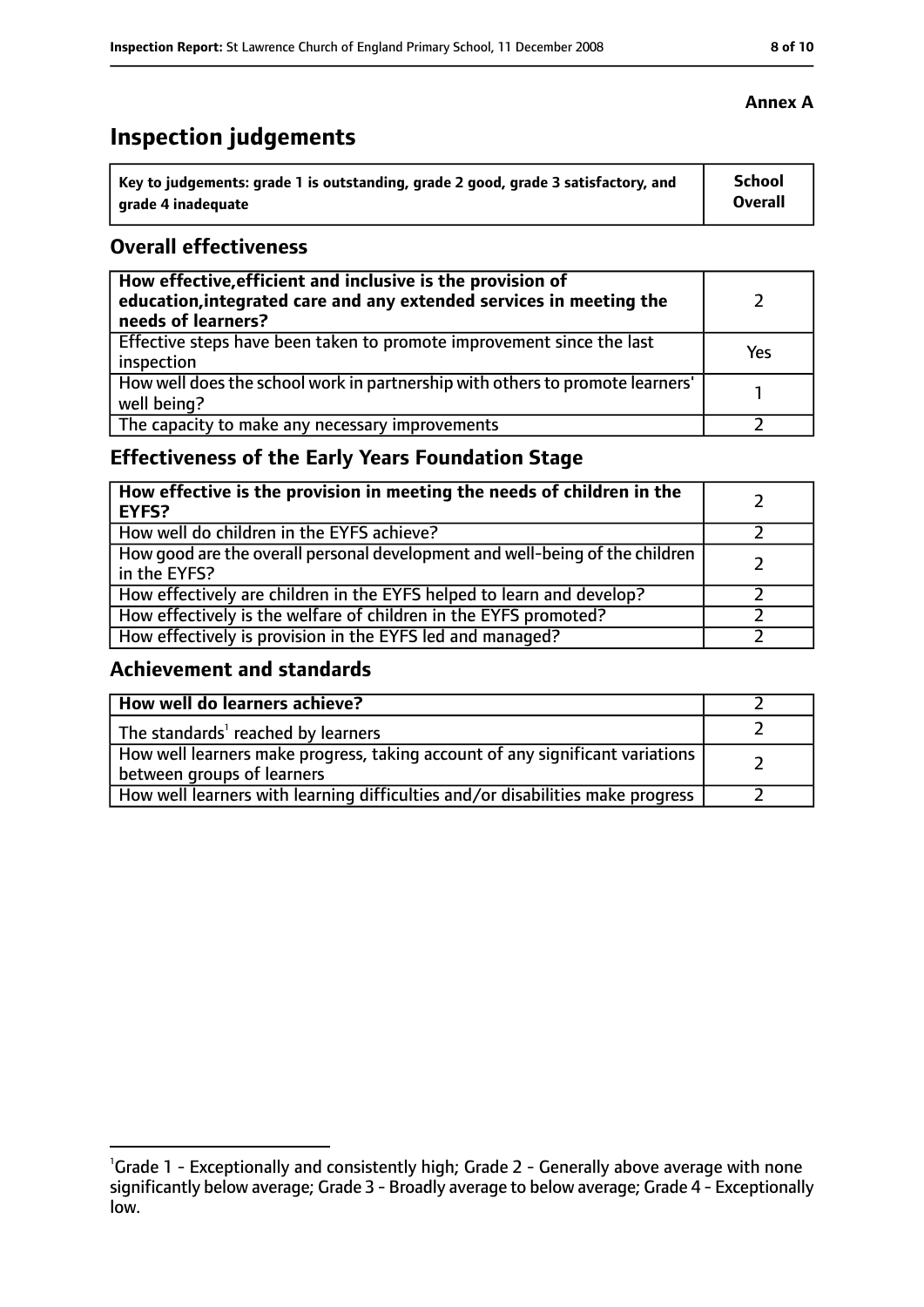### **Personal development and well-being**

| How good are the overall personal development and well-being of the<br>learners?                                 |  |
|------------------------------------------------------------------------------------------------------------------|--|
| The extent of learners' spiritual, moral, social and cultural development                                        |  |
| The extent to which learners adopt healthy lifestyles                                                            |  |
| The extent to which learners adopt safe practices                                                                |  |
| The extent to which learners enjoy their education                                                               |  |
| The attendance of learners                                                                                       |  |
| The behaviour of learners                                                                                        |  |
| The extent to which learners make a positive contribution to the community                                       |  |
| How well learners develop workplace and other skills that will contribute to<br>their future economic well-being |  |

## **The quality of provision**

| How effective are teaching and learning in meeting the full range of<br>learners' needs?              |  |
|-------------------------------------------------------------------------------------------------------|--|
| How well do the curriculum and other activities meet the range of needs and<br>interests of learners? |  |
| How well are learners cared for, quided and supported?                                                |  |

### **Leadership and management**

| How effective are leadership and management in raising achievement<br>and supporting all learners?                                              |     |
|-------------------------------------------------------------------------------------------------------------------------------------------------|-----|
| How effectively leaders and managers at all levels set clear direction leading<br>to improvement and promote high quality of care and education |     |
| How effectively leaders and managers use challenging targets to raise standards                                                                 |     |
| The effectiveness of the school's self-evaluation                                                                                               |     |
| How well equality of opportunity is promoted and discrimination eliminated                                                                      |     |
| How well does the school contribute to community cohesion?                                                                                      |     |
| How effectively and efficiently resources, including staff, are deployed to<br>achieve value for money                                          |     |
| The extent to which governors and other supervisory boards discharge their<br>responsibilities                                                  |     |
| Do procedures for safeguarding learners meet current government<br>requirements?                                                                | Yes |
| Does this school require special measures?                                                                                                      | No  |
| Does this school require a notice to improve?                                                                                                   | No  |